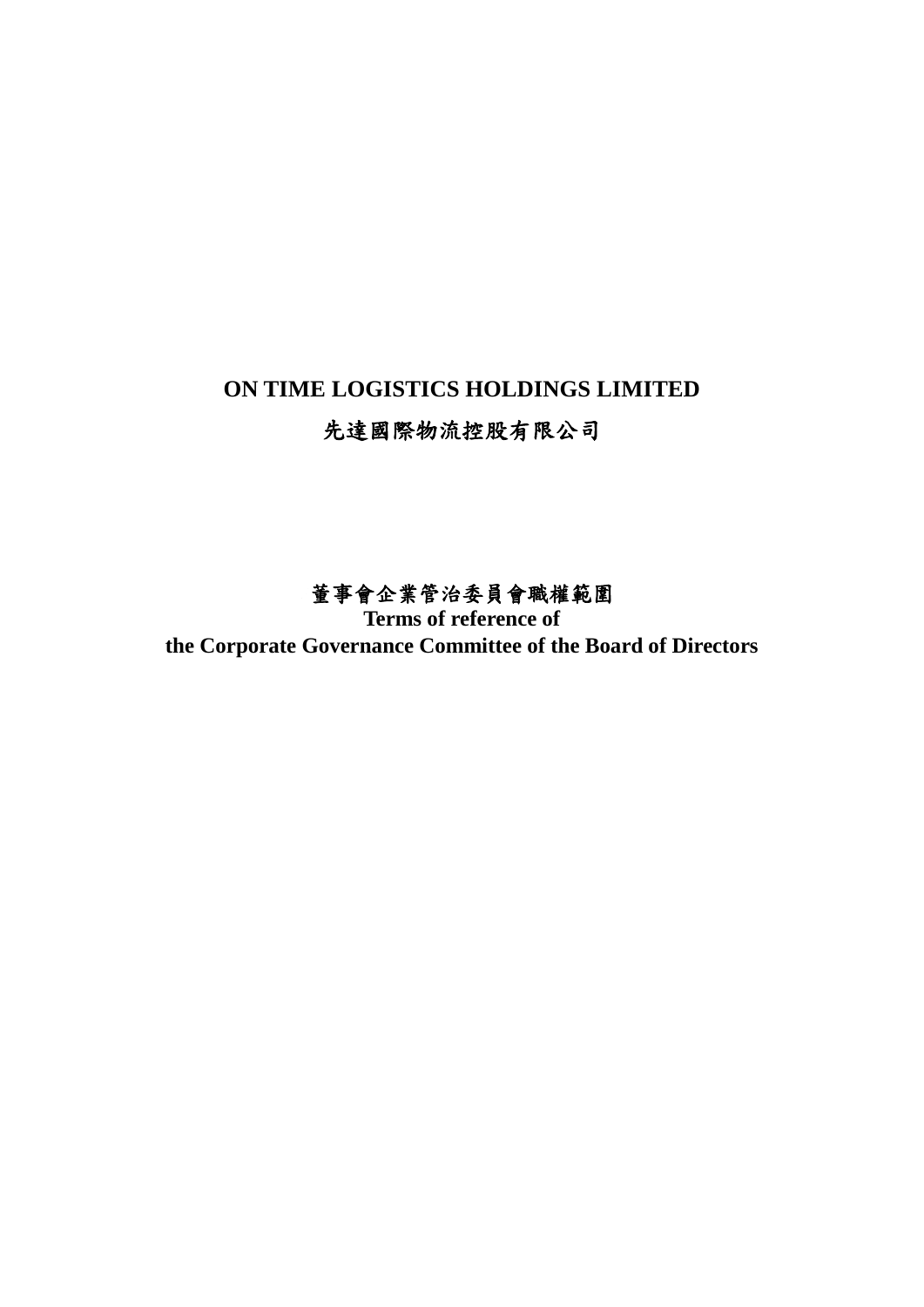### **ON TIME LOGISTICS HOLDINGS LIMITED**

先達國際物流控股有限公司

**(the "Company" and "**本公司**")**

**\_\_\_\_\_\_\_\_\_\_\_\_\_\_\_\_\_\_\_\_\_\_\_\_\_\_\_\_\_\_\_\_\_\_\_\_\_\_\_\_\_\_\_\_\_\_\_\_\_\_\_\_\_\_\_\_\_\_\_\_\_\_\_\_\_\_\_\_\_\_\_\_\_**

### **Terms of reference of the Corporate Governance Committee (the "Committee") of the Board (the "Board") of Directors (the "Directors") of the Company** 董事**("**董事**")**會**("**董事會**")** 企業管治委員會**("**委員會**")** 權責範圍及程序

**\_\_\_\_\_\_\_\_\_\_\_\_\_\_\_\_\_\_\_\_\_\_\_\_\_\_\_\_\_\_\_\_\_\_\_\_\_\_\_\_\_\_\_\_\_\_\_\_\_\_\_\_\_\_\_\_\_\_\_\_\_\_\_\_\_\_\_\_\_\_\_**

### **1. Constitution** 組成

1.1 The Committee is established pursuant to a resolution passed by the Board at its meeting held on 21 June 2014.

### 2. **Membership** 成員

- 2.1 Members of the Committee shall be appointed by the Board from amongst the Directors of the Company and shall consist of not less than three members and a majority of whom shall be independent non-executive Directors of the Company.
- 2.2 The Chairman of the Committee shall be appointed by the Board.
- 2.3 The company secretary of the Company shall be the secretary of the Committee. In the absence of the secretary of the Committee, Committee members present at the meeting may elect among themselves or appoint another person as the secretary for that meeting.
- 2.4 The appointment of the members of the Committee may be revoked, or additional members may be appointed to the Committee by separate resolutions passed by the Board and by the Committee. An appointment of Committee member shall be automatically revoked if such member ceases to be a member of the Board.

### 3. **Proceedings of the Committee** 會議程序

### **(**中文本爲翻譯稿,僅供參考用**)**

本委員會是按本公司董事會於 2014 年 6 月 21 日會議通過成立的。

委員會成員由董事會從董事會成員 中挑選,委員會人數最少3名,而大 部份之成員須爲本公司的獨立非執 行董事。

委員會主席由董事會委任。

本公司的公司秘書委員會的秘 書。當委員會秘書缺席的時候,出席 委員會會議的成員,可互選或委任另 一人作為該次會議的秘書。

經董事會及委員會分別通過決議,方 可委任額外或罷免委員會成員。如該 委員會成員不再是董事會的成員,該 委員會成員的任命將自動撤銷。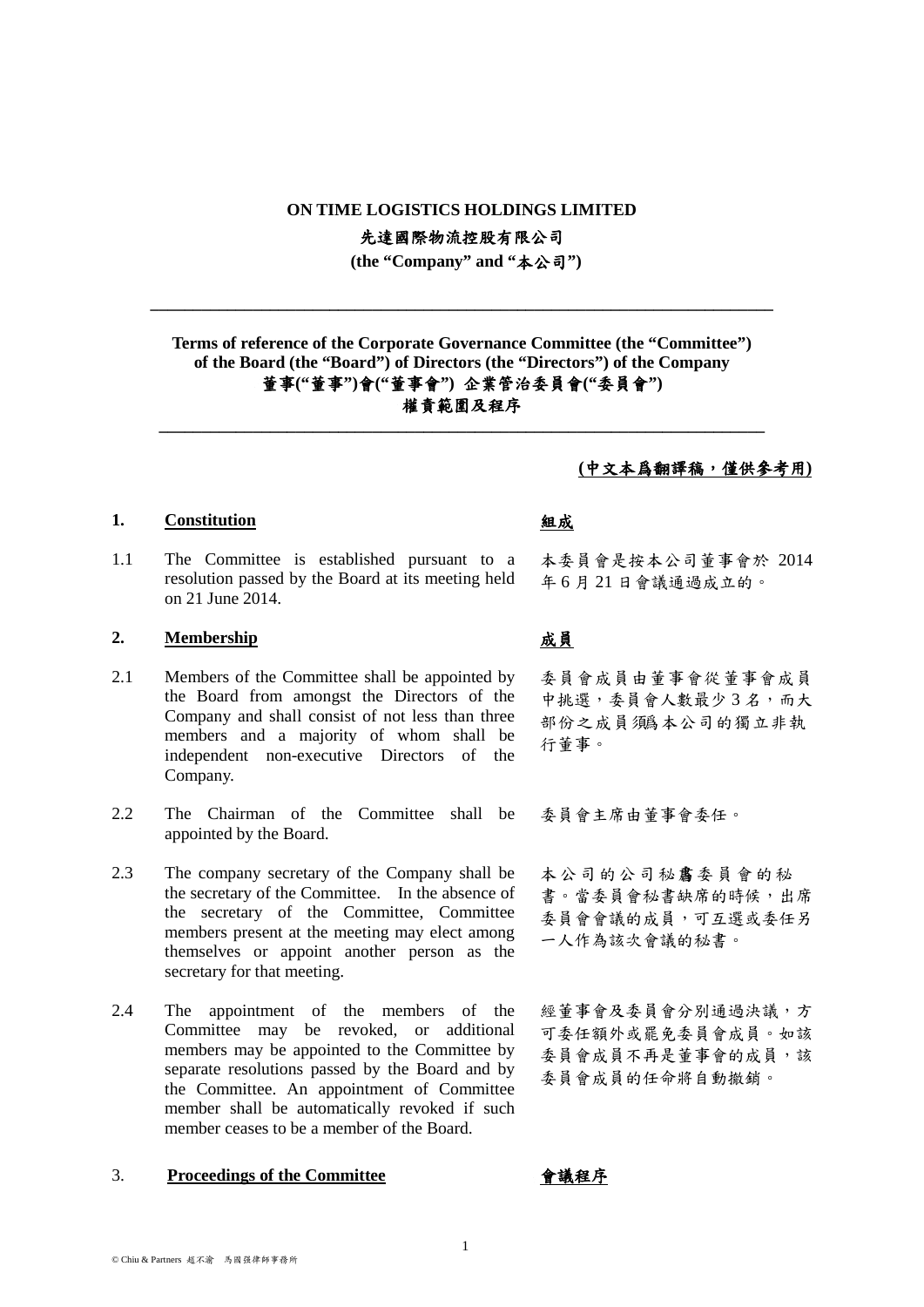### 3.1 *Notice:* 會議通知:

(a) Unless otherwise agreed by all the Committee members, a meeting shall be called by at least seven days' notice. Such notice shall be sent to each member of the Committee, and to any other person invited to attend. Irrespective of the length of notice being given, attendance of a Committee member at a meeting constitutes a waiver of such notice unless the Committee member attending the meeting attends for the express purpose of objecting, at the beginning of the meeting, to the transaction of any business on the grounds that the meeting has not been properly convened.

> *(Note: Regular board meetings should be called by at least 14 days' notice. For all other board meetings, reasonable notice shall be given: cf: paragraphs A.1.3 and Appendix 14 of the Rules (the "Listing Rules") Governing the Listing of Securities on the Stock Exchange of Hong Kong Limited (the "Stock Exchange"))*

- (b) A Committee member may and, on the request of a Committee member, the secretary to the Committee shall, at any time summon a Committee meeting. Notice shall be given to each Committee member in person orally or in writing or by telephone or by email or by facsimile transmission at the telephone or facsimile or address or email address from time to time notified to the secretary by such Committee member or in such other manner as the Committee members may from time to time determine.
- (c) Any notice given orally shall be confirmed in writing as soon as practicable and before the meeting.

- (a) 除非委員會全體成員同意,委 員會的會議通知期,不應少於 七天。該通知應發給所有委員 會會員及其他獲邀出席的人 士。不論通知期長短,委員會 成員出席會議將構成放棄該通 知,除非出席會議的委員會成 員在會議開始之時,以會議還 沒有得到正確的召開為理由為 目的,出席以表達反對會議處 理任何事項。
	- *(*註*:* 根據香港聯合交易所 *("* 聯交所 *")*證 券 上巿規則 (*"*上巿規則*"*)(附錄十四第 *A1.3* 段及的規定,召開董事 會定期會議應發出至少 *14* 天 通知。至於召開其他所有董 事會會議,應發出合理通知*)*
- (b) 任何委員會成員或委員會秘書 (應董事的請求時)可於任何 時候召集董事會議。召開會議 通告必須親身以口頭或以書面 形式、或以電話、電子郵件、 傳真或其他委員會成員不時議 定的方式發出予各委員會成員 (以該成員最後通知秘書的電 話號碼、傳真號碼、地址或電 子郵箱地址爲準)。
- (c) 口頭會議通知應儘快(及在會 議召開前)以書面方式確實。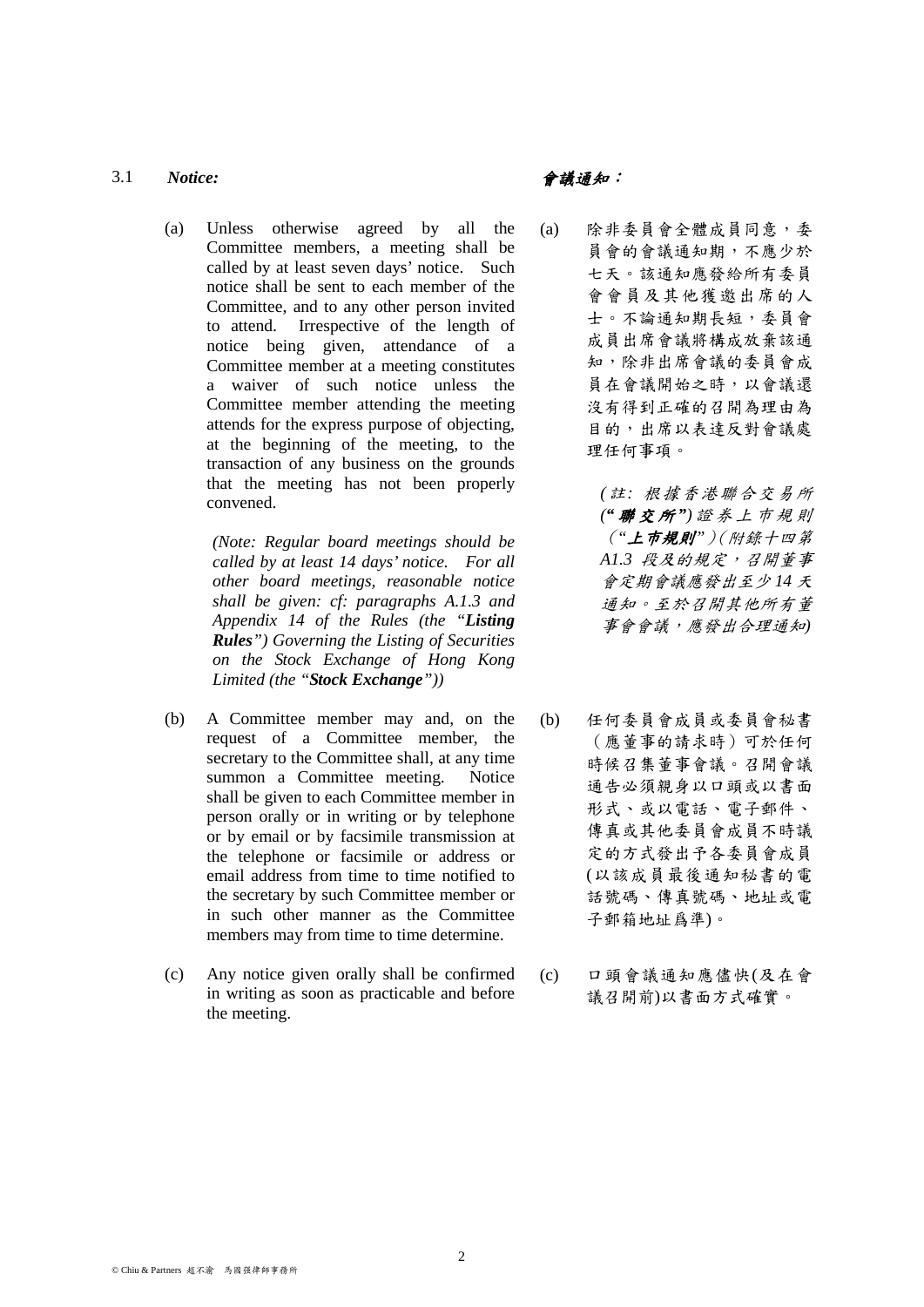- (d) Notice of meeting shall state the purpose, time and place of the meeting. An agenda together with other documents which may be required to be considered by the members of the Committee for the purposes of the meeting should generally be delivered to all Committee members seven days (and in any event not less than 3 days) before the intended date of the Committee meeting (or such other period as all the Committee members may agree).
- 3.2 *Quorum:* The quorum of the Committee meeting shall be two members of the Committee.
- 3.3 *Frequency:* Meetings shall be held at least once a year or more frequently if circumstances require.
- 3.4 Meetings may be held in person, or by means of such telephone, electronic or other communication facilities as permit all persons participating in the meeting to communicate with each other simultaneously and instantaneously, and participation in such a meeting shall constitute presence in person at such meeting.

### **4. Written resolutions** 書面決議

4.1 A resolution in writing signed by all the Committee members shall be as valid and effectual as if it had been passed at a meeting of the Committee and may consist of several documents in like form each signed by one or more of the Committee members.

### **5. Alternate Committee members** 委任代表

5.1 A Committee member may not appoint any alternate.

### **6. Authority of the Committee** 委員會的權力

6.1 The Committee may exercise the following 委員會可以行使以下權力:powers:

(d) 會議通告必須說明開會目的、 時間和地點。議程及隨附各成 員可能要求為開會目的而審閱 的文件一般在預期召開委員會 會議前 7 天(無論如何不少於 3 天)(或經所有委員同意的其 他時段)送達各成員參閱。

法定人數**:** 委員會會議法定人數爲兩 位成員。

開會次數:每年最少開會一次,或如 果情況需要,次數更為頻密。

會議可由委員會成員親身出席,或以 電話、電子、或其他可讓出席會議的 人員同時及即時與對方溝通的方式 進行,而以上述方式出席會議等同於 親身出席有關會議。

經由委員會全體成員簽署通過的書 面決議案與經由委員會會議通過的 決議案具有同等效力,而有關書面決 議案可由一名或以上委員會成員簽 署格式類似的多份文件組成。

委員會成員不能委任代表。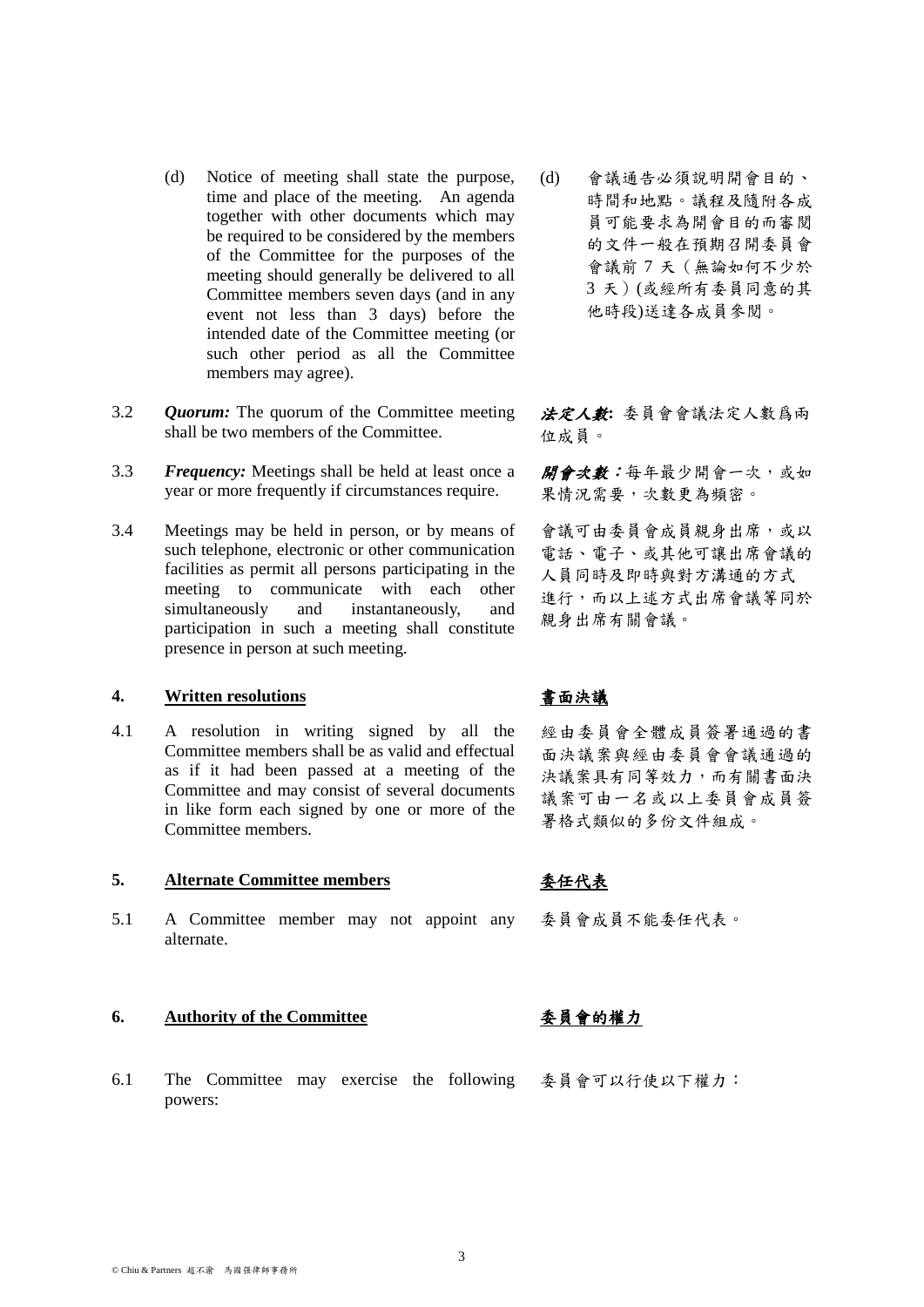- (a) to seek any information it requires from any employee of the Company and its subsidiaries (together, the "**Group**") and any professional advisers in order to perform its duties, to require any of them to prepare and submit reports and to attend Committee meetings and to supply information and address the questions raised by the Committee;
- (b) to obtain, at the Company's expenses, outside legal or other independent professional advice on or assistance to any matters within these terms of reference, and to secure the attendance of outsiders with relevant experience and expertise at its meetings if it considers this necessary. The Committee shall have full authority to commission any reports or surveys which it deems necessary to help it fulfill its duties and should be provided with sufficient resources to discharge its duties at the expenses of the Company;
- (c) to review annually these terms of reference and their effectiveness in the discharge of its duties and to make recommendation to the Board any changes it considers necessary; and
- (d) to exercise such powers as the Committee may consider necessary and expedient so that their duties under section 7 below can be properly discharged; and
- (e) to delegate its authority to subcommittees or the chairman of the Committee when it deems appropriate and in the best interests of the Group.
- 6.2 The Company should provide the Committee sufficient resources to perform its duties. Where necessary, the Committee should seek independent professional advice, at the Company's expense, to perform its responsibilities.

- (a) 要求本公司及其任何附屬公司 (合稱"本集團")的任何僱員及專 業顧問,提供委員會 爲執行其職 責而需要的任何資料,準備並提 交報告、出席委員會會議及提供 所需資料及解答委員會提出的 問題;
- (b) 如果認為有必要,按照其職權範 圍就相關事項向外界尋求法律 或其他獨立專業意見及協助,及 確保有關經驗和專業知識的外 界人士出席委員會會議, 費用 均由本公司支付。委員會有權要 求制定其認爲適當的報告、進行 調查、及取得充足資源以履行其 職責,費用均由本公司支付;
- (c) 對本職權範圍及履行其職權的 有效性作每年一次的檢討並向 董事會提出其認爲須要的修訂 建議;及
- (d) 爲使委員會能合理地執行本職 權範圍第七章所列的職責,其認 爲有需要及得當的權力;及
- (e) 如委員會認為合適及合符本集 團的最佳利益的話,轉授其權力 予下屬小組委員會或委員會主 席。

本公司應向委員會提供充足資源以 履行其職責。委員會履行職責時如有 需要,應尋求獨立專業意見,費用由 本公司支付。

**7. Duties** 委員會的職責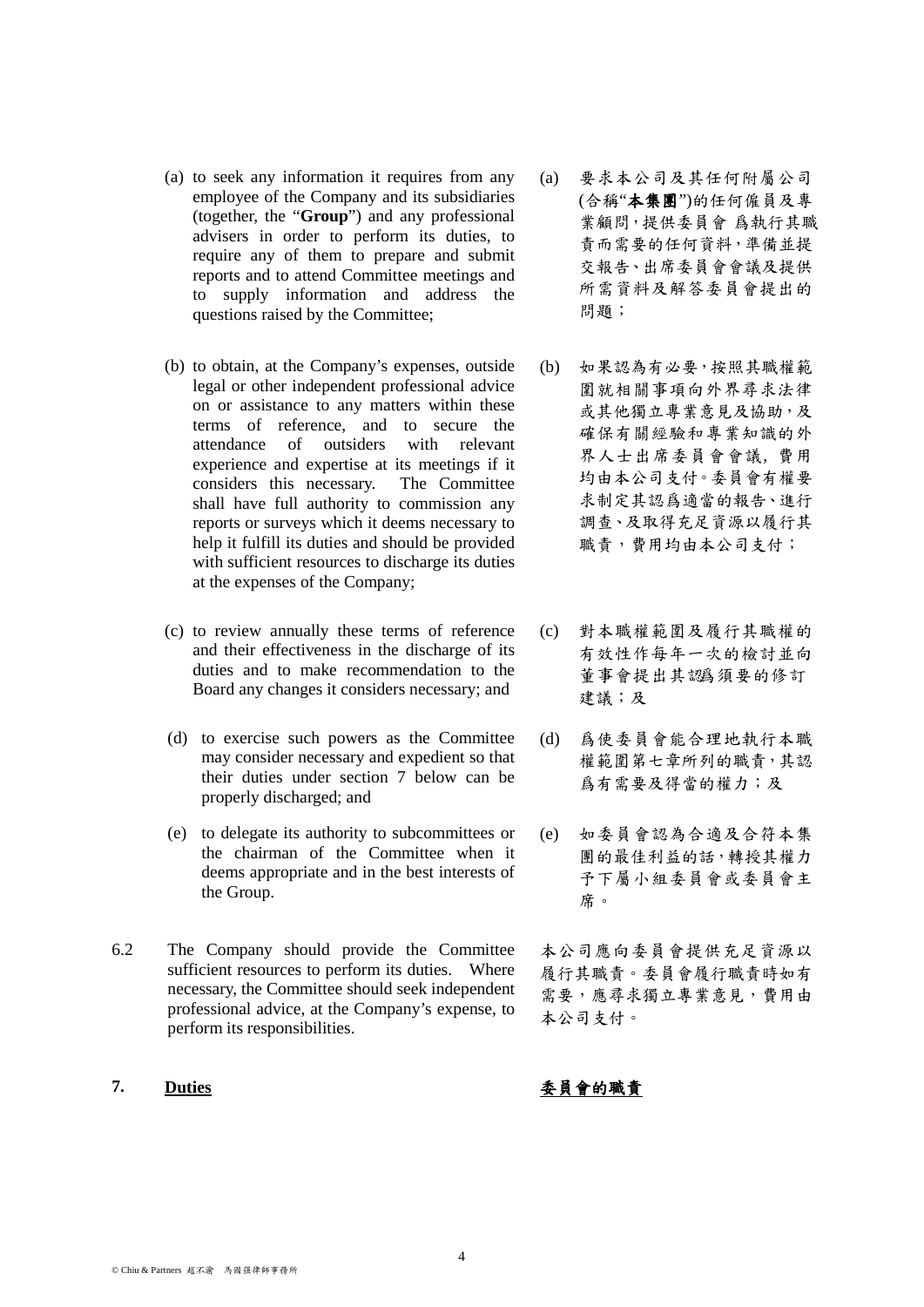- 7.1 The Committee shall keep the effectiveness of the corporate governance and system of internal non-financial controls of the Group. The Committee shall introduce and propose relevant principles concerning corporate governance and to review and determine the corporate governance policy, so as to enhance and to ensure a high standard of corporate governance practices in the Group.
- 7.2 Regarding 7.1 above, the duties of the Committee shall include the following aspects:
	- (a) to develop and review the Group's policies and practices on corporate governance and to make recommendations to the Board;
	- (b) to review and approve the annual corporate governance report and related disclosures in the annual and interim reports of the Group and ensuring compliance with relevant requirements under the Listing Rules or the rules of any other stock exchange in respect of which the securities of the Company are listed or quoted, or other laws, regulations, rules and codes as may be applicable to the Group (the "**Applicable Laws**");
	- (c) to make sure that appropriate monitoring systems are in place to ensure compliance against the relevant internal controls systems, processes and policies, and in particular to monitor the implementation of the Group's plans to maintain high compliance with its own risk management standards;
	- (d) to monitor each of the remuneration committee and nomination committee has duly discharged their respective duties and obligations in accordance with their respective terms of reference, the Listing Rules and any Applicable Laws;
	- (e) to monitor proper segregation of duties between the chairman and the chief executive officer of the Group;

委員會應保持本集團的企業管治及 非財務類內部監控制度的有效性。委 員會應引入並提出關於企業管治的 適用原則及審查並確定企業管治政 策,從而提高和確保本集團的企業管 治常規能達到高標準

就上述 7.1 項而言,委員會的職責應 包括以下方面:

- (a) 制定及檢討本集團的企業管治 政策及常規,並向董事會提出建 議;
- (b) 審查和批准年度企業管治報告 和本集團的年報及中期報告中 相關披露及確保遵守上市規則 或任何其他本公司之證券於其 上市或報價的證券交易所的規 則、或適用於本集團的其他法 律、法規、規則和守則("適用法 律");
- (c) 確保本集團有適當的監測系統 以確保有關內部控制系統、過程 和政策規定被遵循,特別是監察 本集團嚴格實施對維持自身風 險管理標準的計劃;
- (d) 監察薪酬委員會及提名委員會 已按照各自的職權範圍,上市規 則及任何適用法律正式履行各 自的職責和義務;
- (e) 監察本集團主席及行政總裁之 間職責適當的區分;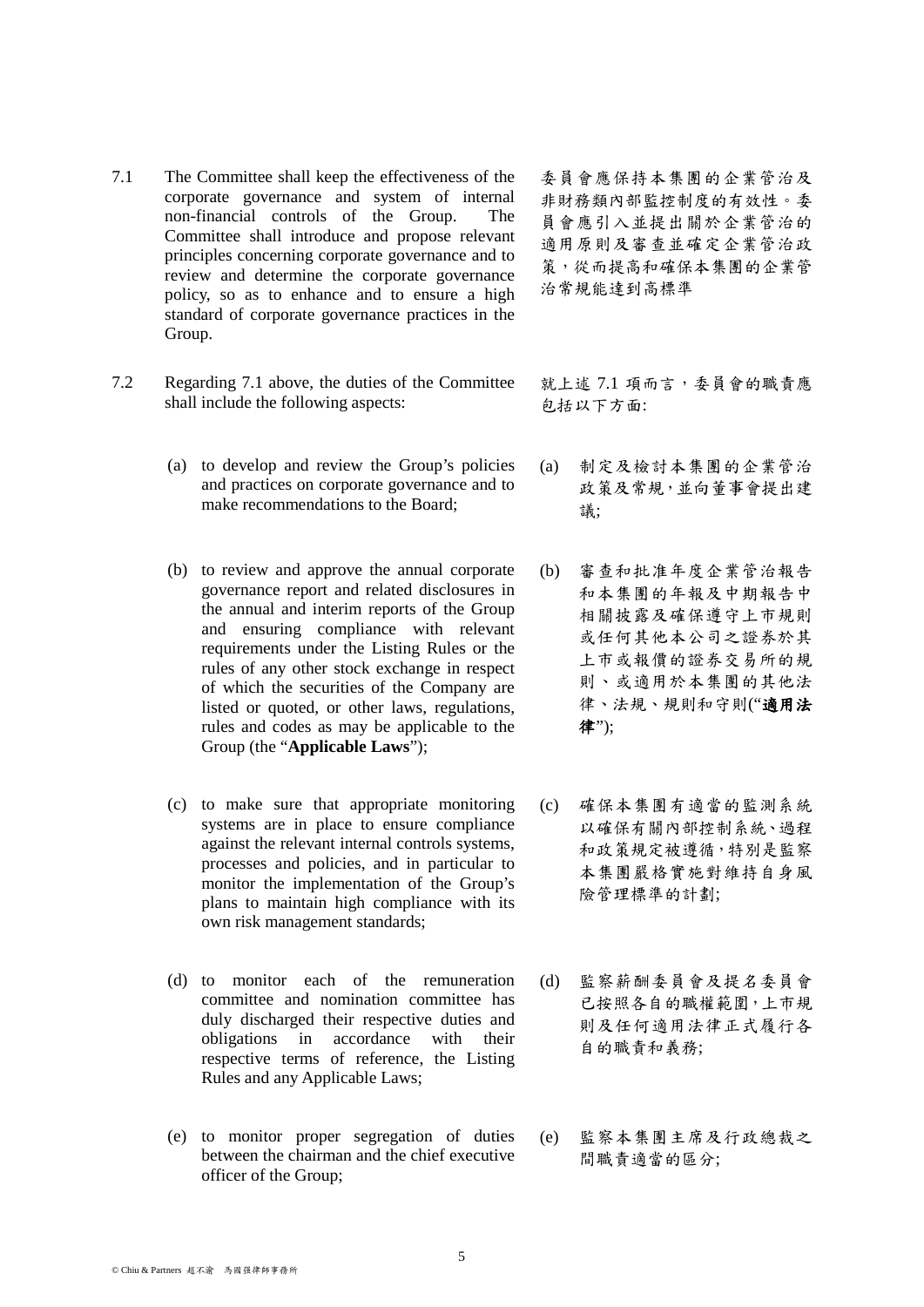- (f) to develop and formalise the functions reserved to the Board and those to be delegated by the Board to the management of the Group, and to review those arrangements on a periodic basis to ensure that they remain appropriate to the needs of the Group;
- (g) to review and monitor the Group's process of disclosure, including assessing and verifying the accuracy and materiality of price-sensitive information and determine the form and content of any required disclosure;
- (h) to review and monitor the Group's communication policy with its shareholders to ensure a high degree of transparency and that the shareholders are informed of relevant information on a regular basis thus allowing them to evaluate the Group's performance and prospects;
- (i) to review and monitor the Group's policies and practices on compliance with any requirement, direction and regulation that may be prescribed by the Board or contained in any constitutional documents of the Group or imposed by the Listing Rules, the Applicable Laws and other applicable organizational governance standards;
- (j) to review and monitor the training and continuous professional development of Directors and senior management of the Group;
- (k) to develop, review and monitor the code of conduct and compliance manual (if any) applicable to employees and Directors of the Group;
- (l) to review the Group's compliance with the corporate governance code from time to time adopted by the Group and the disclosure in the corporate governance report to be contained in the Company's annual reports;
- (f) 制定及規範那些保留予董事會 的職能及那些轉授予本集團管 理層的職能,並就此作出定期檢 討以確保有關安排符合本集團 的需要;
- (g) 檢討及監察集團的披露過程,包 括評估和核實股價敏感資料的 準確性和重要性,並確定任何需 要披露的形式和內容;
- (h) 檢討及監察本集團與股東的通 信政策,以確保高透明度及使股 東們能定期得到關於評估本集 團的業績和前景的基礎的信息;
- (i) 檢討及監察本集團在遵守任何 由董事會所制定、或載於本集團 的任何憲制性文件、或根據上市 規則、適用法律或其他適用的企 業管治標準下所規定的任何要 求、指引和規定方面的政策及常 規;
- (j) 檢討及監察本集團董事及高級 管理人員的培訓及持續專業發 展;
- (k) 制定、檢討及監察本集團僱員及 董事的操守準則及合規手册(如 有);
- (l) 檢討本集團遵守其不時采納的 企業管治守則的情况及在本公 司年報中所刊載的企業管治報 告內的披露;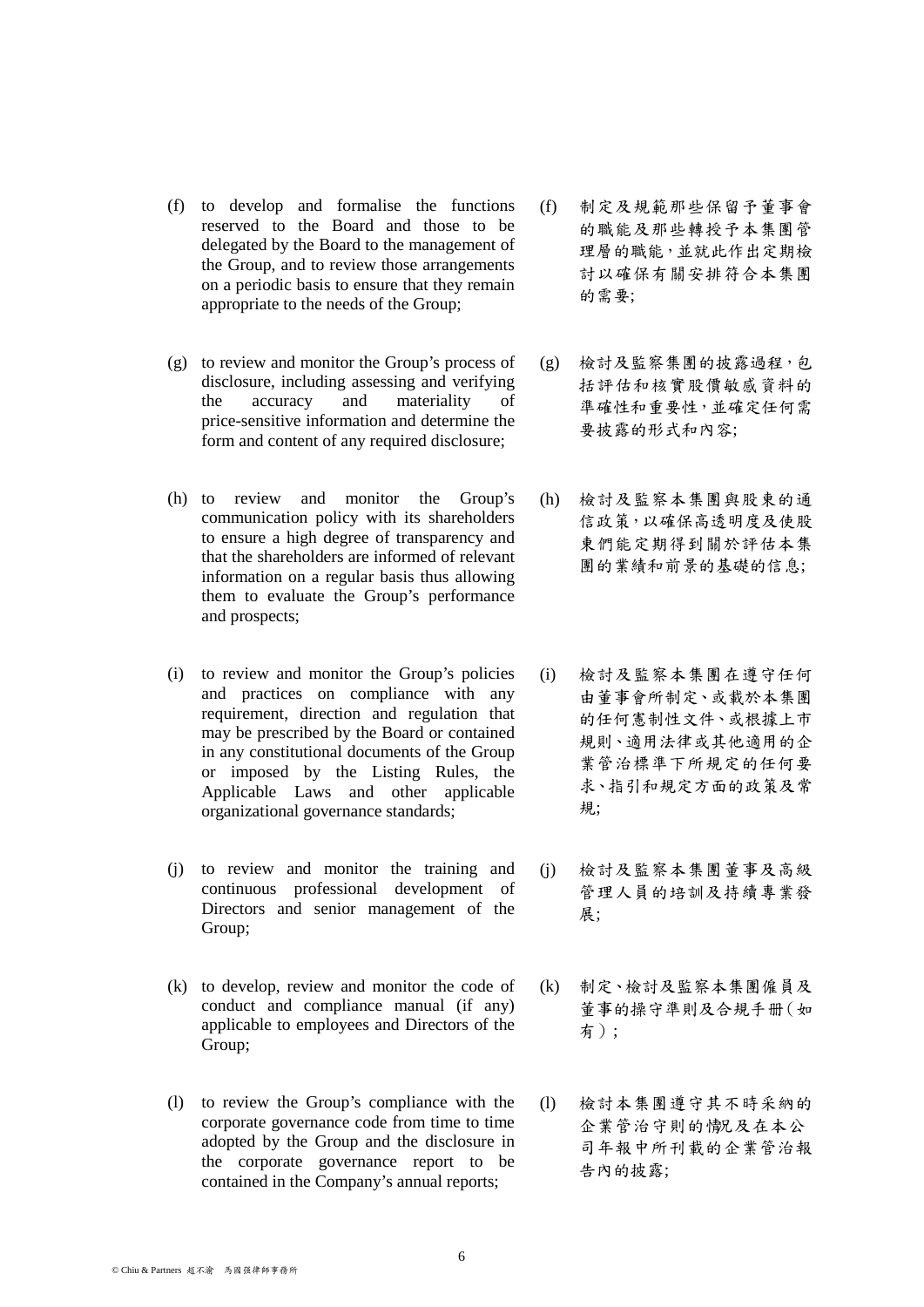- (m) to review from time to time as appropriate these terms of reference and the effectiveness of the Committee and recommend to the Board any necessary changes;
- (n) to do any such things to enable the Committee to discharge its duties conferred on it by the Board from time to time;
- (o) to address and deal with such other matters as may be delegated by the Board to the Committee; and
- (p) to report to the Board on the matters set out above.

### **8. Minutes and records** 會議紀錄

- 8.1 The secretary of the Committee shall, at the beginning of each meeting, ascertain and record the existence of any conflicts of interest and minute them accordingly. The relevant member of the Committee shall not be counted towards the quorum and he must abstain from voting on any resolution of the Committee in which he or any of his associates has a material interest, unless the exceptions set out in note 1 to Appendix 3 of the Listing Rules apply.
- 8.2 Full minutes of the Committee meetings shall be kept by a duly appointed secretary of the meeting (who should normally be the secretary of the Company). Draft and final versions of minutes of the Committee meeting should be sent to all Committee members for their comment and records within a reasonable time after the meeting (generally, meaning within 14 days after the meeting). Once the minutes are signed, the secretary shall circulate the minutes and reports of the Committee to all members of the Board.
- (m) 不時檢討本職權範圍及委員會 的有效性,向董事會建議任何必 要的變更;
- (n) 作出可確保委員會能夠履行董 事會不時指示的職責的相關行 動;
- (o) 解決和處理可能由董事會交予 委員會的其他事項;及
- (p) 就上述事宜向董事會彙報。

委員會的秘書應在每次會議開始時 查問是否有任何利益衝突並記錄在 會議紀錄中。有關的委員會會員將不 計入法定人數內、而除非上市規則附 錄三附註一適用,相關委員就他或其 任何聯繫人有重大利益的委員會決 議必需放棄投票。

委員會的完整會議紀錄應由正式委 任的會議秘書 (通常為本公司的秘 書) 保存。會議紀錄的初稿及最後定 稿應在會議結束後的 14 天內) 內先 後發送委員會全體成員,初稿供成員 表達意見,最後定稿作其紀錄之用。 會議紀錄獲簽署後,秘書應將委員會 的會議紀錄和報告傳閱予董事會所 有成員。